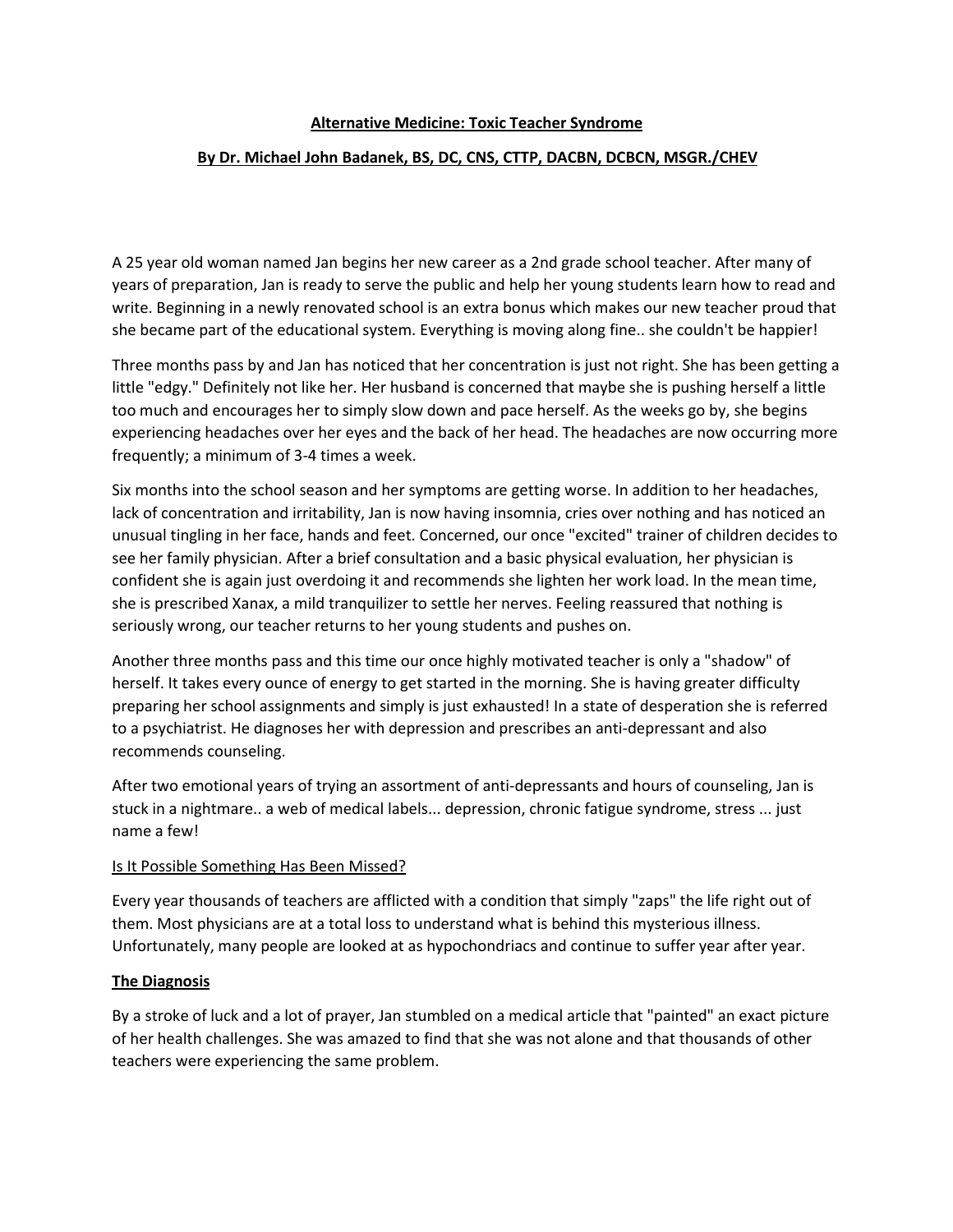She was able to find a physician who was trained in making this difficult diagnosis and learned that she was suffering with something called "Multiple Chemical Sensitivities (MCS)." Some physicians have coined the term "The Toxic Teacher Syndrome" due to the numbers of teachers suffering with the same symptoms.

## **What is MCS?**

Chemical Sensitivity is not a new term. It has been around for many years. The diagnosis MCS was researched by allergist Theron G. Randolph, M.D. (1906-1995). Dr. Randolph discovered that many of his patients became ill from chemical substances that were normally considered safe at the recommended dosage. In the 1950s, Dr. Randolph concluded that people were failing to adapt to modern-day synthetic chemicals. As more research was done on the effects of MCS, doctors suggested that the immune system is like a barrel that continually fills with chemicals until it overflows and symptoms appear. Potential chemical toxins include:

Formaldehyde which can be found in foam insulation, plywood, particleboard and press cabinets, fabric finishes, new carpet, polyurethane foam rubber (used in pillows, cushions, mattresses and rug padding), mobile homes, adhesives, synthetic clothes that crease resistant, wrinkle resistant

Oil vapors: from oil furnaces, motor-oil air-conditioning filters, electric kitchen appliances such as food processors, blenders, can openers.

Polyethylene plastics: fake leather, artificial flowers, shower curtains.

Household chemicals such as dry cleaning chemicals in clothes, mothballs, rug-cleaning products, paints, solvents, stain removers, air fresheners, window washing compounds

Polyesters in clothing, upholstery, drapery, furniture and stuffing for pillows and quilts.

Pesticide residue on cottons and woolens; residues from exterminators.

Epoxy adhesives on plastics, electronic equipment (TVs, microwaves,) which release gases when heated up.

Common school paraphernalia such as carbon paper, ink, mimeographic and duplicating chemicals, glue

# **How Do These Chemicals Cause Health Problems?**

For most people the constant exposure to the above chemicals may not pose any health challenge. However, an individual may come in contact with a freshly painted room and begin to experience dizziness, nausea, headaches etc.. Usually, however, it requires the constant everyday exposure to various toxins that simply become cumulative and eventually overwhelm the body's ability to eliminate them. When your detoxification system is in good working order, it protects you from low level chemical build-up. It is interesting that most of the sixty thousands chemicals in current use today have been developed in the last forty years. In other words, it seems quite clear that these chemicals are being made at a faster rate than our bodies are able to get rid of them.

Chemicals are known to injure the part of the cell that produces energy causing swelling of the cell membrane and a decreased ability to pump out chemical toxins. When this occurs you can experience fatigue, weakness, poor memory, migraine headaches, insomnia, anxiety, etc..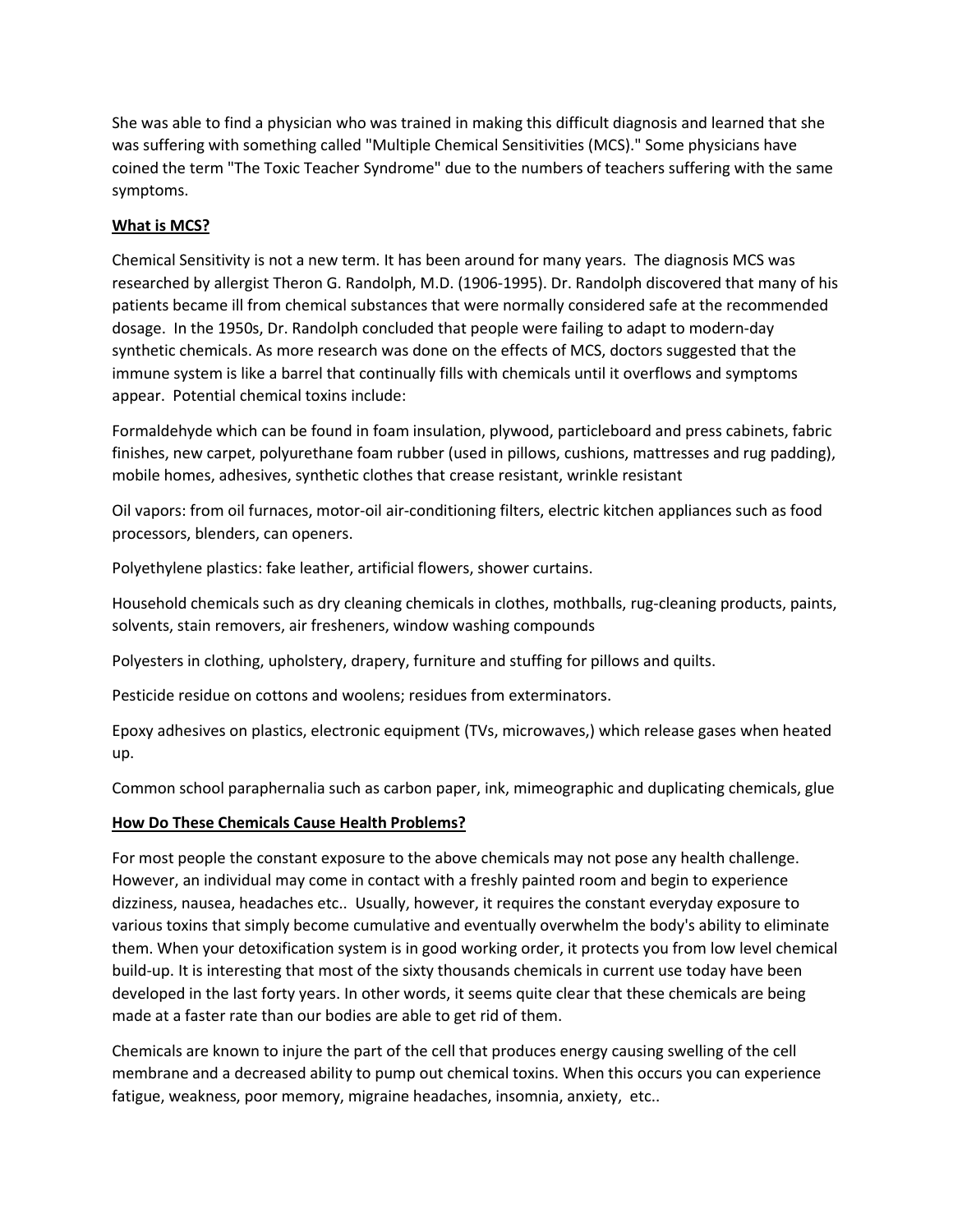## **So What Happened to our Teacher?**

When Jan first arrived in her new school, she was greeted with fresh paint, new carpet, new furniture etc.. which was all piled in her small room. This was further complicated by inadequate ventilation. When the chemical load to her system was too high, some of the chemicals were simply unable to be detoxified. This resulted in the slow accumulation of chemicals backing up in the blood causing her health to slowly spiral downward.

# **How Was She Helped?**

Our school teacher was thoroughly evaluated receiving a physical examination, blood tests for liver function, comprehensive detoxification blood test and chemical toxicity assessment.

**Detoxification Profile**: This test is used to determine how well her body is getting rid of toxins.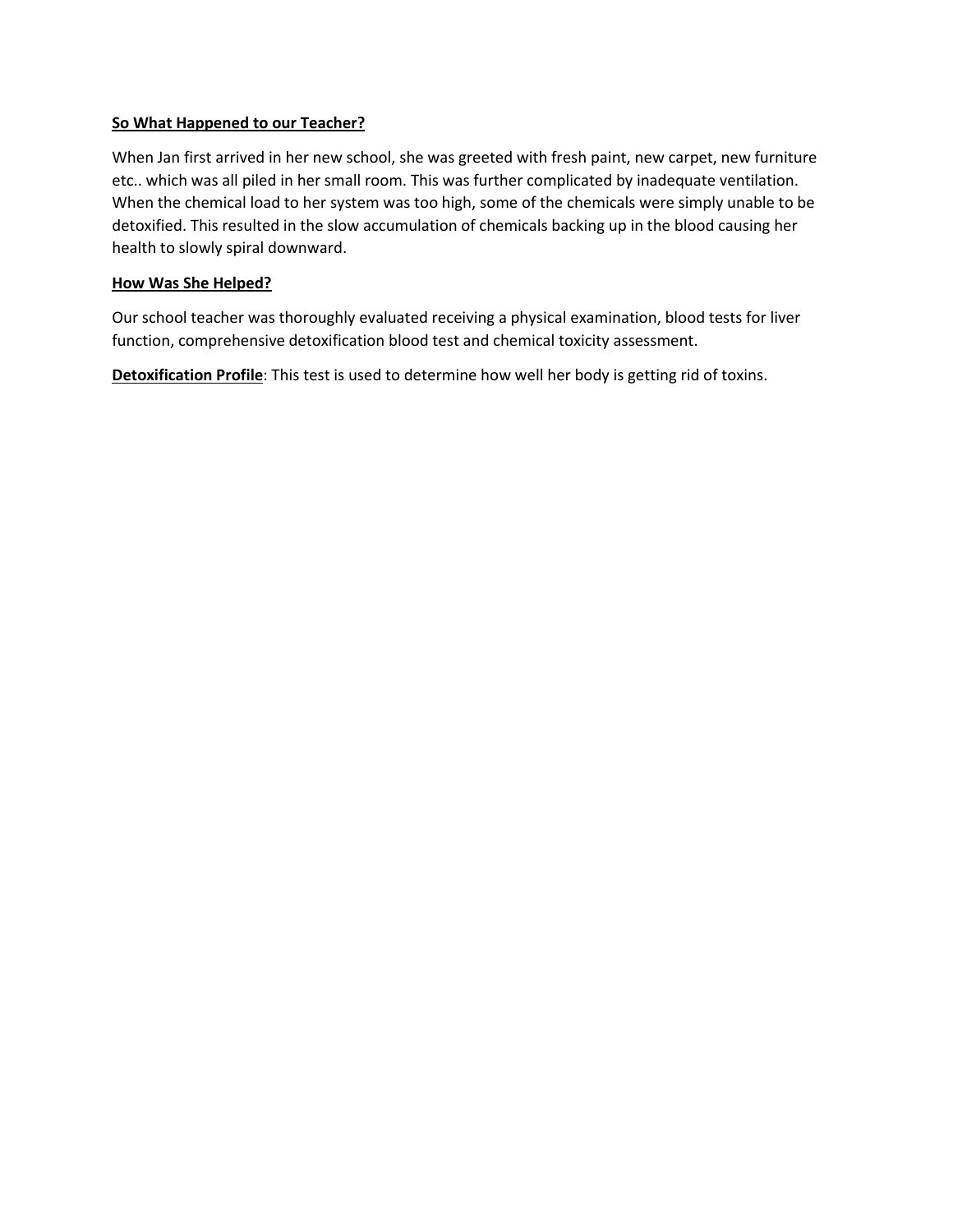

Comments and Results: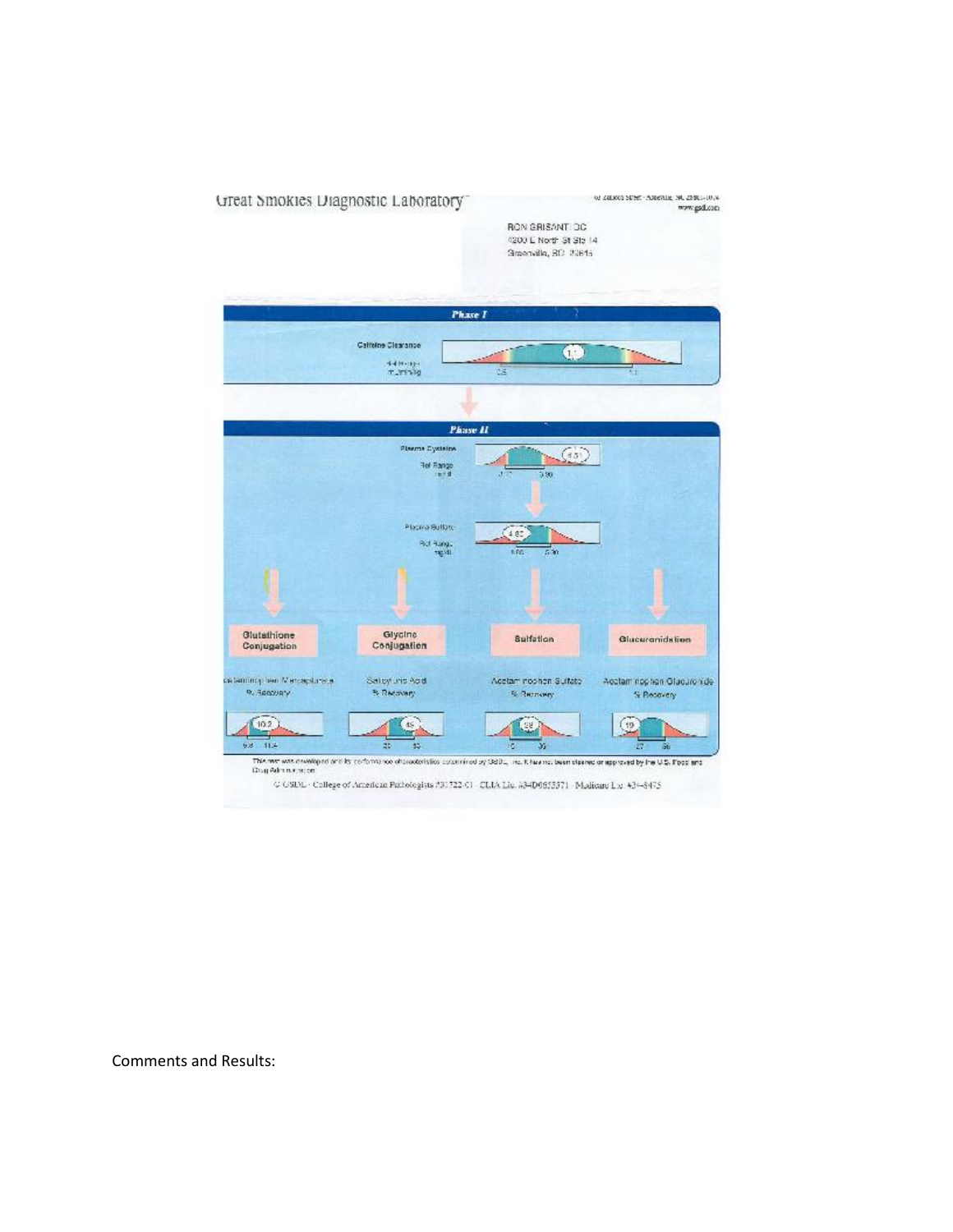As you can see above ( please review PDF copy to allow for improved readibility), Jan had a normal phase I detoxification function but her phase II revealed a high plasma cysteine with low plasma sulfate and an impaired glucuronidation detoxification

\*\* Detoxification is much more complicated than most doctors (not trained in the diagnosis of detoxification) make it out to be and commonly will cause more harm than good.

## **Chemical Testing**

A chemical blood exposure test was also performed. This test is extremely valuable in determining the levels of chemical toxins in the blood.

# **Checklist of Suspected Chemical Toxins**

A checklist of suspected chemical toxins was done as well as an assessment of the schools ventilation system.

# **The Results**

After suffering for a little over two years, her tests revealed the following:

The Liver Profile was normal

The Detoxification Profile revealed a compromised phase II detoxification with high plasma cysteine with low plasma sulfate and an impaired glucuronidation detoxification resulting in an inability to process the load of chemicals.

The Chemical Testing revealed high levelsof: Formaldehyde,Toluene and Xylene

The checklist accurately correlated with her high levels of chemicals in her blood.

As suspected, although the school received a face-lift with new furniture and a fresh coat of paint, the ventilation system was functioning at approximately 40% efficiency and needed a major overhaul!!

## **The Treatment**

The first step was too begin treatment on improving Jan's ability to detoxify by improving her impaired glucuronidation detoxification and decrease the total load of toxic elements.

Ruled out hypothyroidism (delays maturation of conjugating enzyme)

Correct nutrient deficiencies

Increase intake of nutrient cofactors for glucuronidation

L-glutamine, aspartic acid, niacin, vitamin B6

Support other Phase II pathways, especially sulfation and glycination, to reduce burden

Increase intake of cruciferous vegetables (induces conjugating enzyme)

Had teacher purchase a Four Stage Air Filtration System for her classroom to improve ventilation